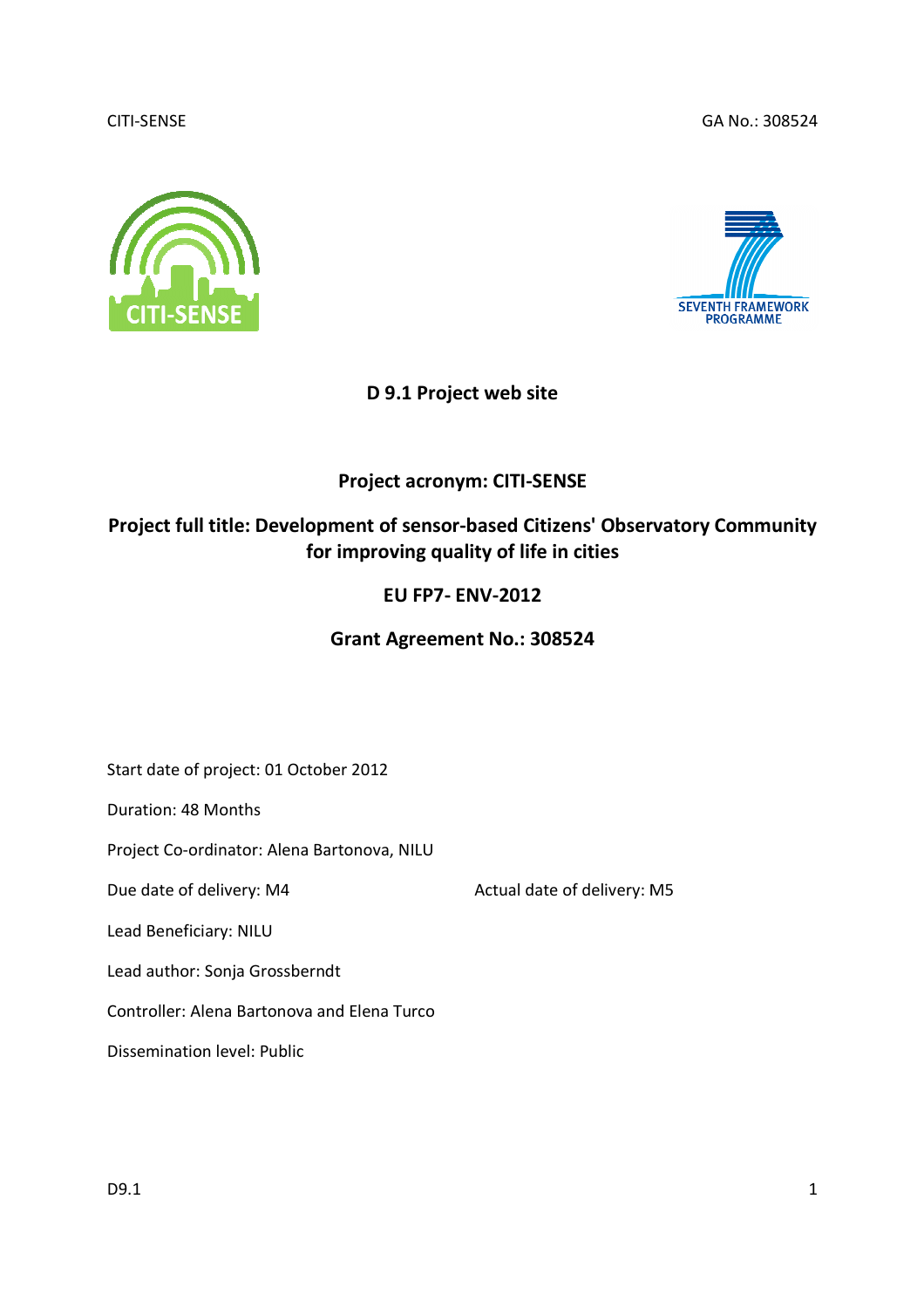# **CITI-SENSE**

# **Contents**

| $\mathbf{1}$ . |  |
|----------------|--|
| 2.             |  |
| 3.             |  |
| 4.             |  |
|                |  |
|                |  |
|                |  |
|                |  |
|                |  |
|                |  |
|                |  |
|                |  |
|                |  |
| 5.             |  |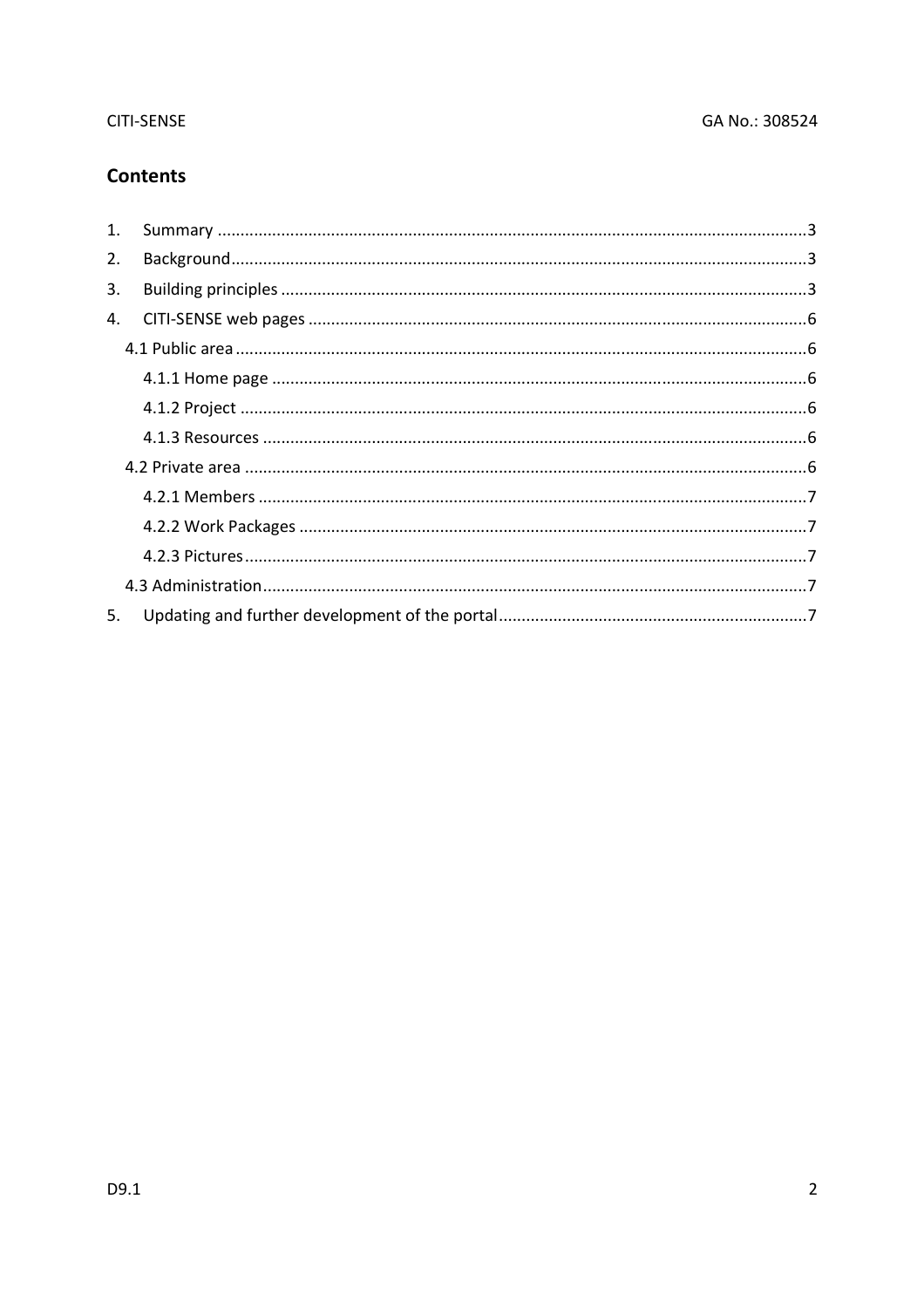# 1. Summary

This deliverable describes the main functionalities of the CITI-SENSE public and internal web portal. Being built on the DNN (DotNetNuke) platform, the portal is easy to use and offers possibilities to build further functionalities. It is expected that the portal will be further developed.

# 2. Background

The provision of CITI-SENSE web pages for internal and external communication is one of the first tasks within WP9. The CITI-SENSE web portal has already been established prior to the project beginning for internal use and exchange of working documents. It has now been made publicly accessible via the domain names citi-sense.nilu.no, citi-sense.eu and citisense.eu.

# 3. Building principles

The portal is built on an open source framework, with the largest support and development team of any CMS worldwide. With over 500,000 published web portals built on DotNetNuke (DNN) this is today's market leading content management system.

DNN is an open-source content management system and is consequently license free. DotNetNuke is built on the ASP.NET (VB.NET) platform. It is simple to use and extremely intuitive to the user, both administrators and end-users.

Some benefits that the DNN content management system include are greater site consistency, improved site navigation, streamlined authoring process, faster turnaround time for new pages and changes, increased site flexibility, support for decentralized authoring, increased security, reduced duplication of information, greater capacity for growth, and reduced site maintenance costs.

Figure 1 shows the home page of the CITI-SENSE portal. The portal includes both a public (blue coloured) and a private area (green coloured), as displayed in figure 2. In addition there is an extra section only accessible for administrators (red coloured).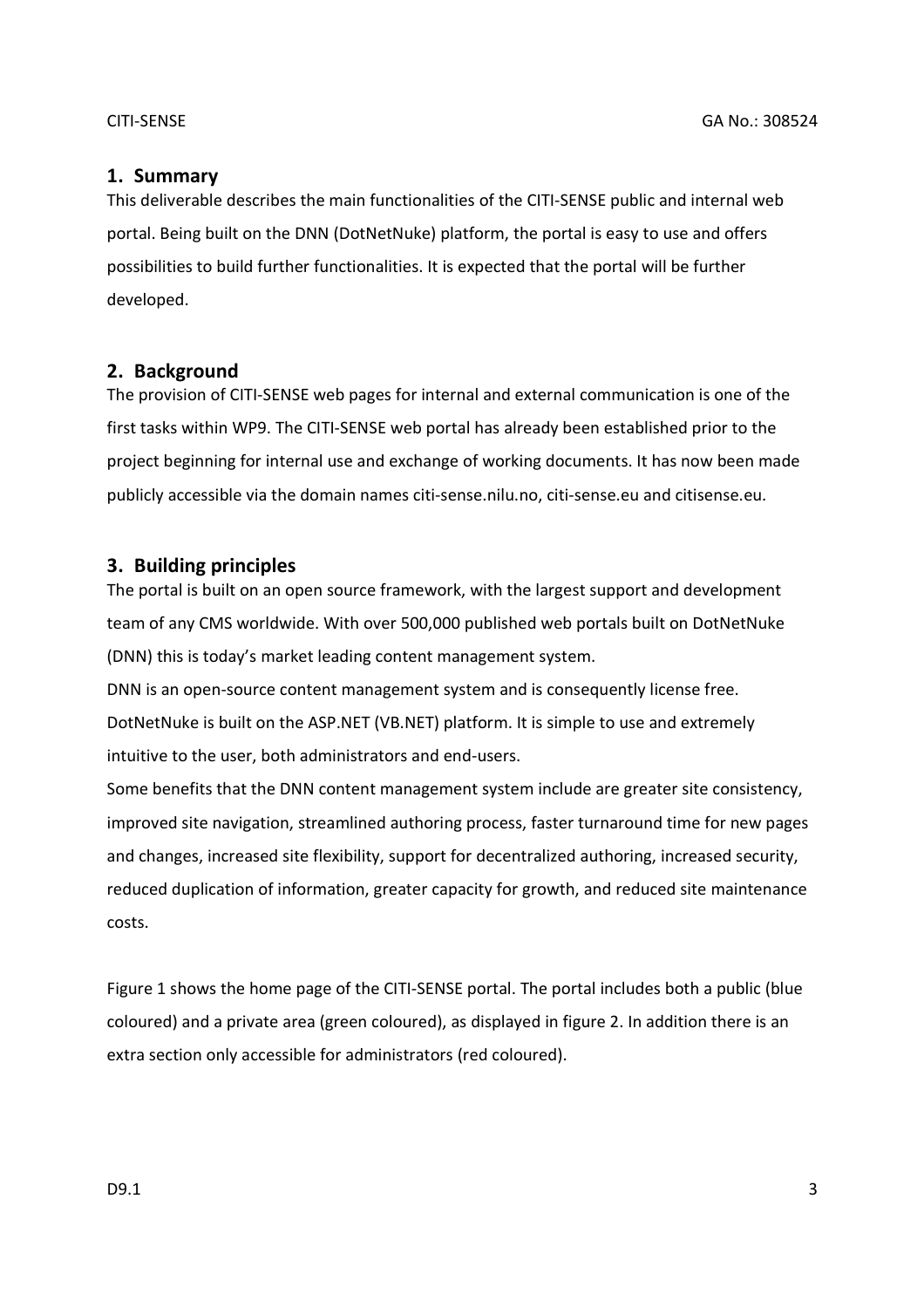

Fig.1: Screenshot of the CITI-SENSE web portal (citi-sense.eu; accessed 25 January 2013)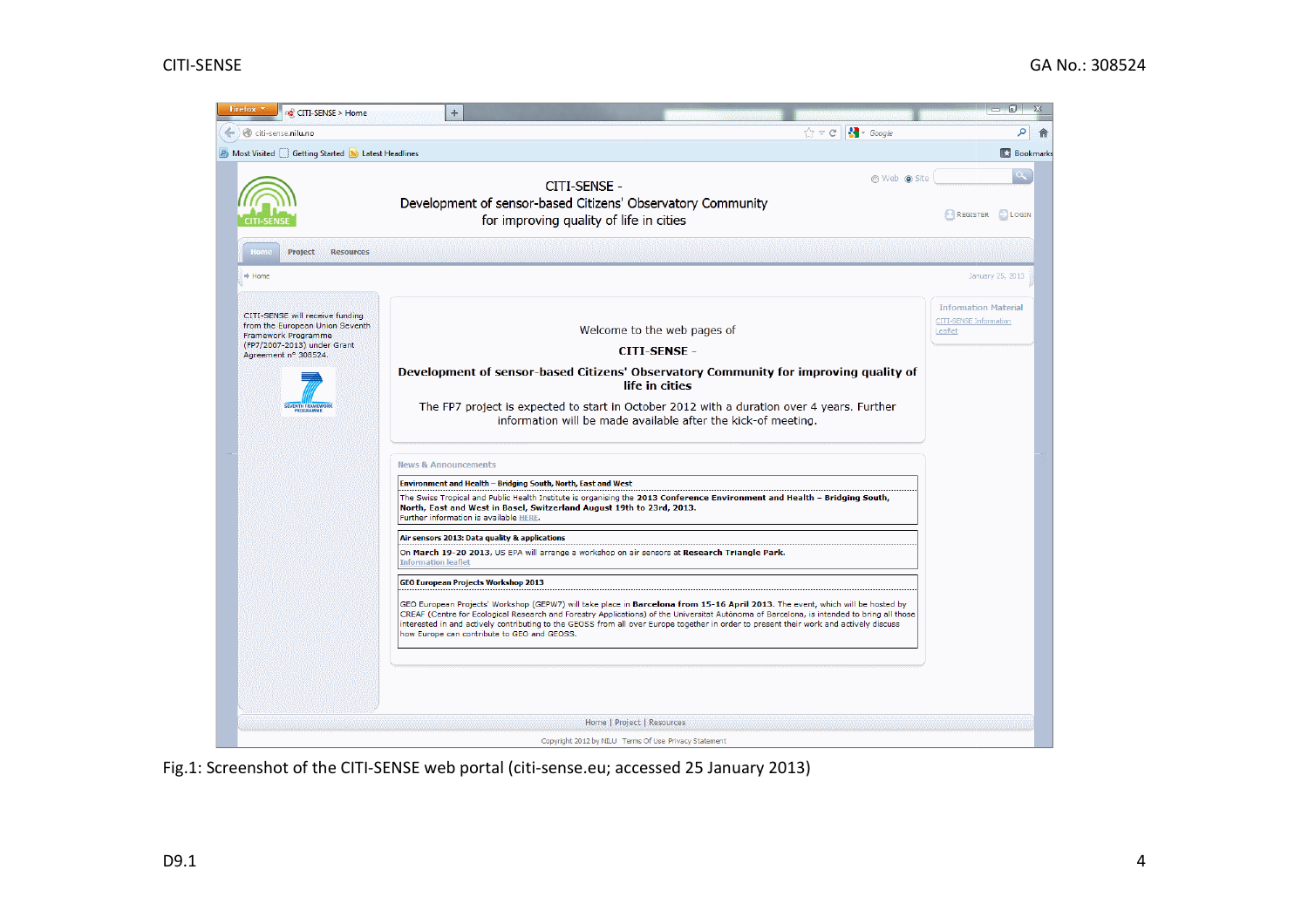

Fig. 2: Sitemap of the CITI-SENSE web portal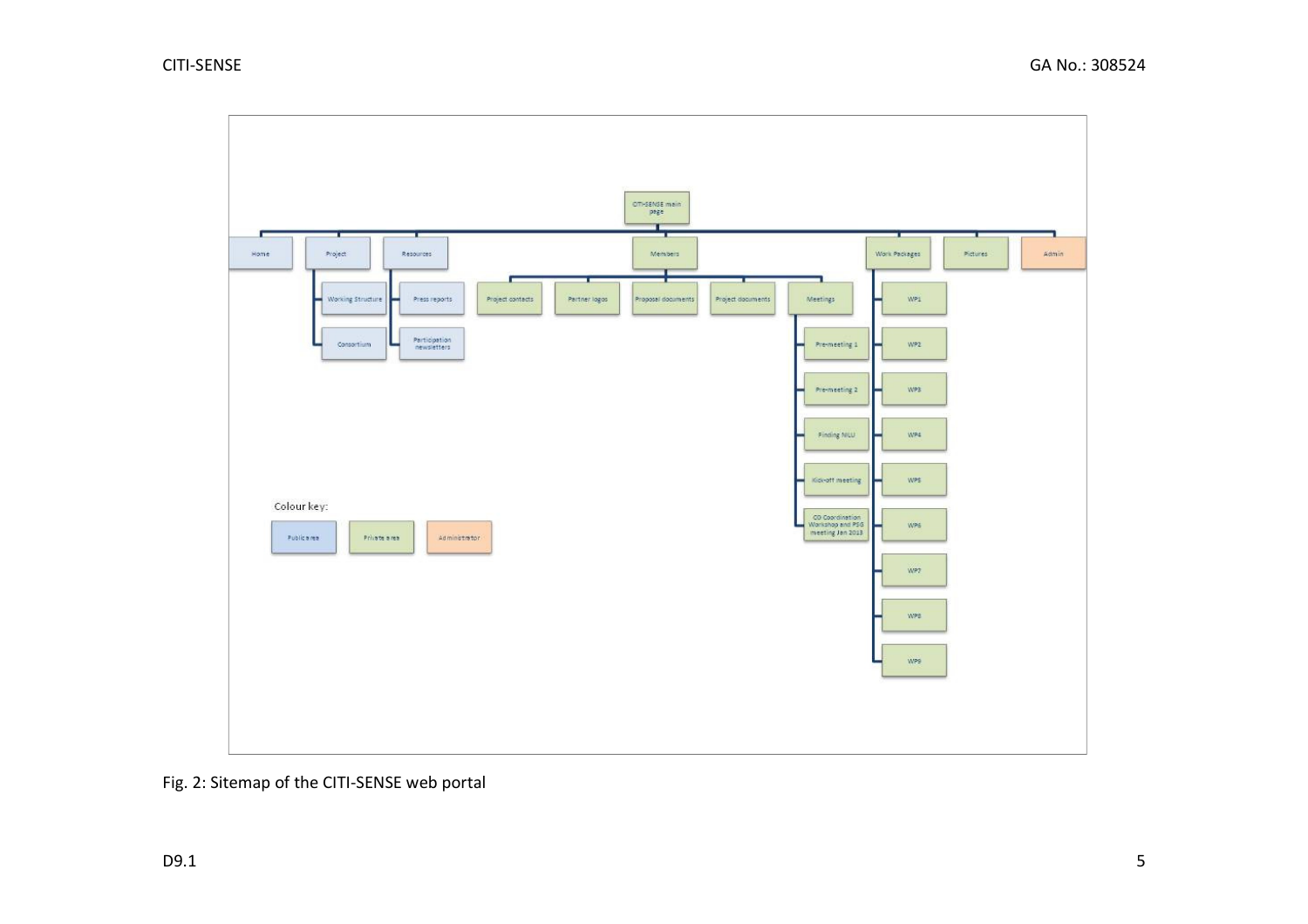### 4. CITI-SENSE web pages

The following part will describe the features of the web portal.

#### 4.1 Public area

This section is available for all internet users and serves as dissemination tool.

#### 4.1.1 Home page

The home page is the entrance to the CITI-SENSE web portal. Here the user will find the most important material, news from the project and project related news and the option to sign in for the members' area. Each registration request will be reviewed by the administrator before permission is being granted to access the private area. This will be only available for project members, Project Officers and selected people with special interest in CITI-SENSE.

#### 4.1.2 Project

This area provides information about the project as a whole, but also on a WP basis. It displays the working structure and gives an overview over the project consortium.

#### 4.1.3 Resources

This section will be used to a larger extend during the course of the project. Right now only press reports and newsletters on topics related to citizen empowerment ("Participation Newsletters") are available. For the future, this will be the place where to find public deliverables, publications, and further information material.

#### 4.2 Private area

This section is accessible only by personal user name and password and serves as project internal communication tool. Members can upload their documents to this section to make them available to the whole Project Consortium.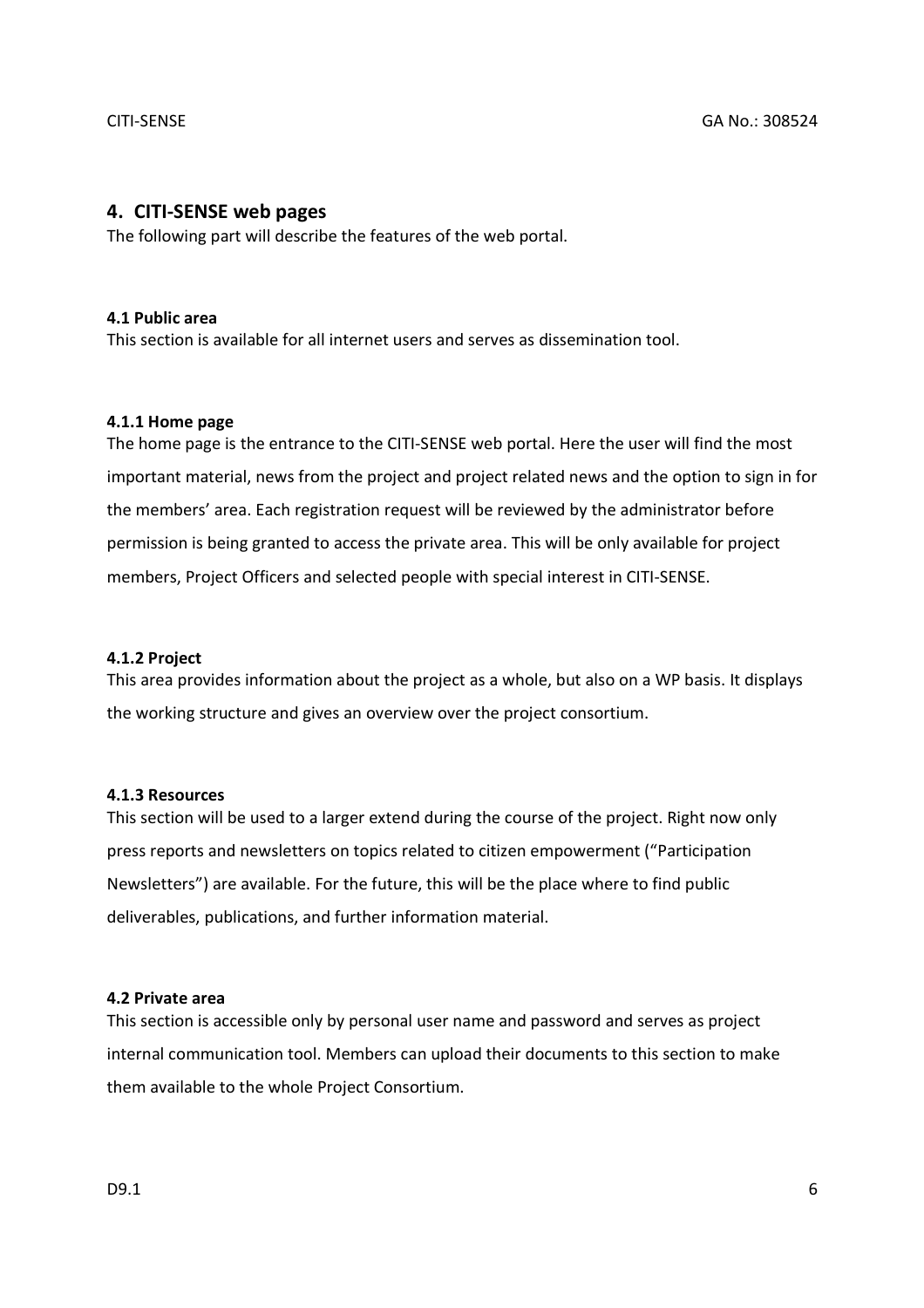## 4.2.1 Members

Here, an updated version of contact details of and for all project members is available. It is also possible for partners to upload the logo of their organization. Documents that have been compiled during the proposal writing process are being stored here, as well as further documents of importance for the project: Consortium Agreement, GA Documents, Meeting Minutes, Templates, Project logo(s) and Guidance and information documents for FP7. The Meetings section provides information about every meeting: information about the venue, meeting agendas, etc.

# 4.2.2 Work Packages

This part will be used to store the final versions of deliverables according to each WP.

# 4.2.3 Pictures

This section shall make pictures from project meetings available to the whole project consortium.

# 4.3 Administration

Only 5 people at the Co-ordinating Institute (NILU) have administrator rights for the CITI-SENSE portal. They can change/amend content and layout and administer the user roles.

# 5. Updating and further development of the portal

The CITI-SENSE portal will be continuously updated and adjusted according to the demands and needs of the project. New functionalities may be added upon the demand from project partners or from project organs such as the Project Steering Group.

The CITI-SENSE portal will be used for dissemination purposes and will store a pool of information material both for internal and external use. As mentioned earlier, the portal will store a number of documents relevant for the Consortium. However, there will be another online portal used for storage and editing of project internal working documents. This so called "Knowledge base" has restricted access only for CITI-SENSE Consortium members and is accessible at http://confluence.nilu.no.